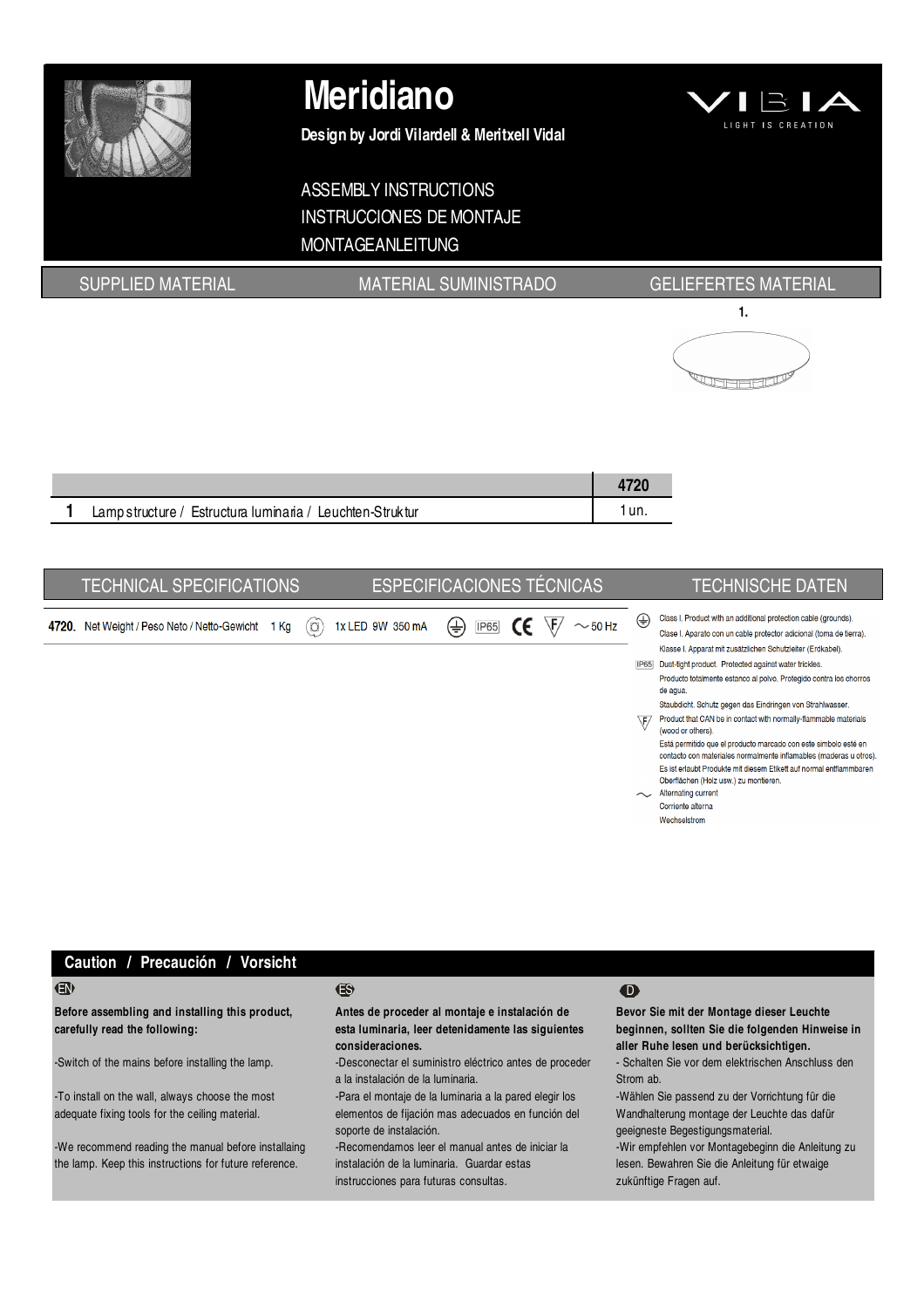# ASSEMBLY INSTRUCTIONS INSTRUCCIONES DE MONTAJE MONTAGEANLEITUNG











# EN

### IMPORTANT NOTICE:

### Switch of the mains before installing the lamp.

- 1. Unscrew the front panel (A) to remove it.
- 2. Remove the cover (B) by undoing the screws.
- 3. Remove the body (C) by taking out the 4 screws.

4. Make the hole to run the mains power cable through and fix plate (D) to the wall with suitable screws and plugs (not supplied).

The body (D) is held together by the power cables; take care not to let it come apart. If the cables are accidentally pulled out, reconnect them taking their polarity into account. NOTE: To ensure a seal complying with IP 65, the wire used must be H05 RN-F type rubber-sheathed outdoor cable or better, between 5 and 10mm. in diameter.

5. Make the connection to the mains power supply: live + neutral in terminal (E) and

# ES

### IMPORTANTE:

Desconectar el suministro eléctrico antes de realizar la instalación de la luminaria.

1. Extraer el frontal (A) desenroscándolo.

- 2. Quitar la tapa (B) desenroscando los tornillos.
- 3. Desmontar el cuerpo (C) quitando los 4 tornillos.

4. Perforar el pasacables para pasar el cable de su instalación y fijar la placa (D) a la pared con los tornillos y tacos mas apropiados (no suministrados).

El cuerpo (D) se mantiene unido mediante los cables de alimentación, tener la precaución de no desmontar. En caso de que se suelten los cables por algún posible tirón accidental, volver a conexionar teniendo en cuenta la polaridad de los cables.

NOTA: Para garantizar la estanqueidad cumpliendo un IP 65, el cable utilizado debe ser manguera de exterior de goma o superior tipo H05 RN-F de entre 5 y 10 mm. de diámetro.

5. Realizar la conexión a la red eléctrica: fase + neutro en la regleta (E) y la toma tierra en la regleta (F).

# D

### WICHTIG:

Schalten Sie den Strom ab bevor Sie die Leuchtenmontage realisieren.

- 1. Schrauben Sie die Frontscheibe (A) ab.
- 2. Nehmen Sie die Abdeckung (B) ab, indem Sie die Schrauben lösen.

3. Demontieren Sie nun den Leuchtenkörper (C), entfernen Sie hierzu die 4 Schrauben. 4. Machen Sie im Kabeldurchlass ein Loch und führen Sie das Stromkabel hindurch. Befestigen Sie nun mit geeigneten (nicht im Lieferumfang enthaltenen) Schrauben und Dübeln die Wandplatte (D) an der Wand. Der Körper (D) bleibt mit der Wandplatte durch die Elektrokabel verbunden. Achten Sie darauf, diese Teile nicht zu trennen. Sollte aus Versehen am Kabel gezogen werden und es sich dadurch lösen, schließen Sie es wieder an. Beachten Sie dabei die Polung der Kabel.

HINWEIS: Um zu gewährleisten, dass das Ganze gemäß IP 65 dicht schließt, muss das verwendete Stromkabel mindestens eine Gummiummantelung des Typs H05 RN-F mit einem Durchmesser zwischen 5 und 10 mm aufweisen.

5. Führen Sie den Anschluss ans Stromnetz durch: Phase und Nullleiter an Anschlussklemme (E), Erdkabel an Anschlussklemme (F).